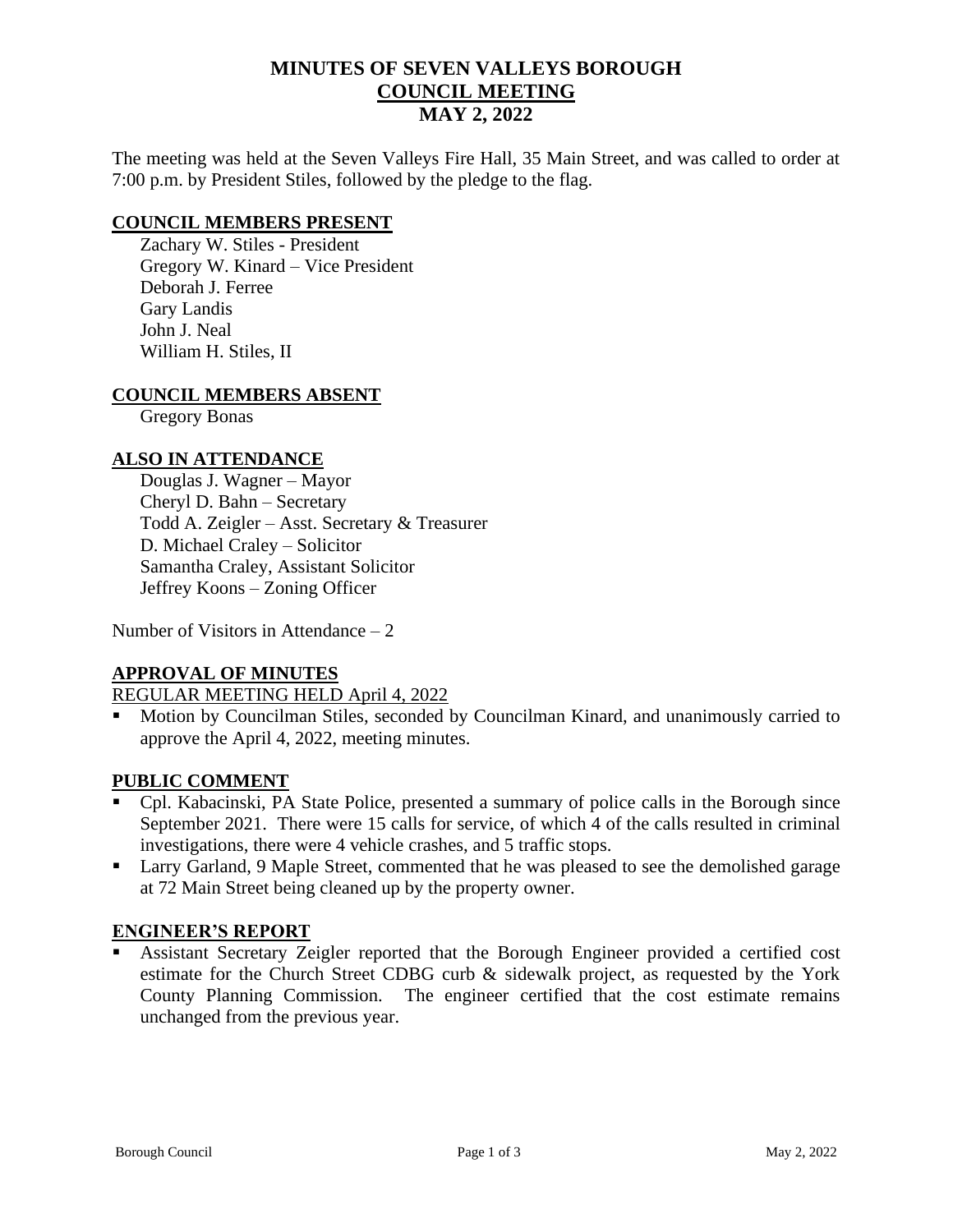# **MINUTES OF SEVEN VALLEYS BOROUGH COUNCIL MEETING MAY 2, 2022**

# **SOLICITOR'S REPORT**

Solicitor Craley briefly reported that he continues to receive communication regarding the sewer rate dispute between Loganville Borough and the STYCSA, and that they have not yet come to any agreement on an arbitrator.

# **ZONING/UCC/CODE ENFORCEMENT REPORT**

- Zoning Officer Koons reviewed the April report with the Council (report is on file).
- There is no update on the mobile home placement by Brenda Oliver at 111 Main Street. She needs all permits before she can place the mobile home on the property. As of this meeting she has not submitted any applications for zoning or building permits.
- He reported that he mailed violation notices to 34 Church Street and 42 Church Street for overgrown vegetation.
- The right-of-way of Park Street was discussed. This was raised because a property owner adjacent to the street wants to add a deck and place an accessory storage shed in the side/rear yard area. Assistant Secretary Zeigler will research this matter.
- Zoning Officer Koons inquired about verification of development rights. Solicitor Craley stated that the Borough does not have any agricultural preservation regulations and that the Borough does not utilize development rights.
- Councilman Kinard stated that there is overgrown vegetation at 50 Main Street (and he believes the neighboring property at 54 Main Street; he was not certain of the address).
- Larry Garland asked if the camper located at 50 Main Street could be addressed. He stated that it has been sitting in the same location for several years, that the tires have sunk into the ground, high grass grows up around it, and that the camper itself is beginning to fall apart.
- 149 Church Street was briefly discussed, as it relates to open burning on days that are in violation of the Borough Code. The consensus of Council was to not pursue any enforcement action at this time because the PA State Police were on scene the last time (which was the  $3<sup>rd</sup>$ time), who talked to the property owner. Scott Lackey, Seven Valleys Fire Company, reported that there has been no open burning since the last known incident, and Councilman Landis commented that he has observed the pine tree waste being hauled away or placed at curbside for collection.

# **UNFINISHED BUSINESS**

# EMERGENCY MANAGEMENT COORDINATOR (EMC)

Scott Lackey, a Seven Valleys Fire Company official, and a resident of neighboring North Codorus Township, was present to ask questions regarding the duties and responsibilities of the Borough's Emergency Management Coordinator. He has been approached by Mayor Wagner and Assistant Secretary Zeigler who asked if he would be interested in serving as the Borough's EMC. There was a discussion to explain the obligations associated with the volunteer position. Mr. Lackey agreed to serve as the Borough's EMC. He was appointed to serve in that capacity on the motion of Councilwoman Ferree, and second of Councilman Landis; motion carried unanimously. He will work with Assistant Secretary Zeigler in completing the background check and filing the necessary documents to the York County Department of Emergency Services for appointment by Governor Wolfe.